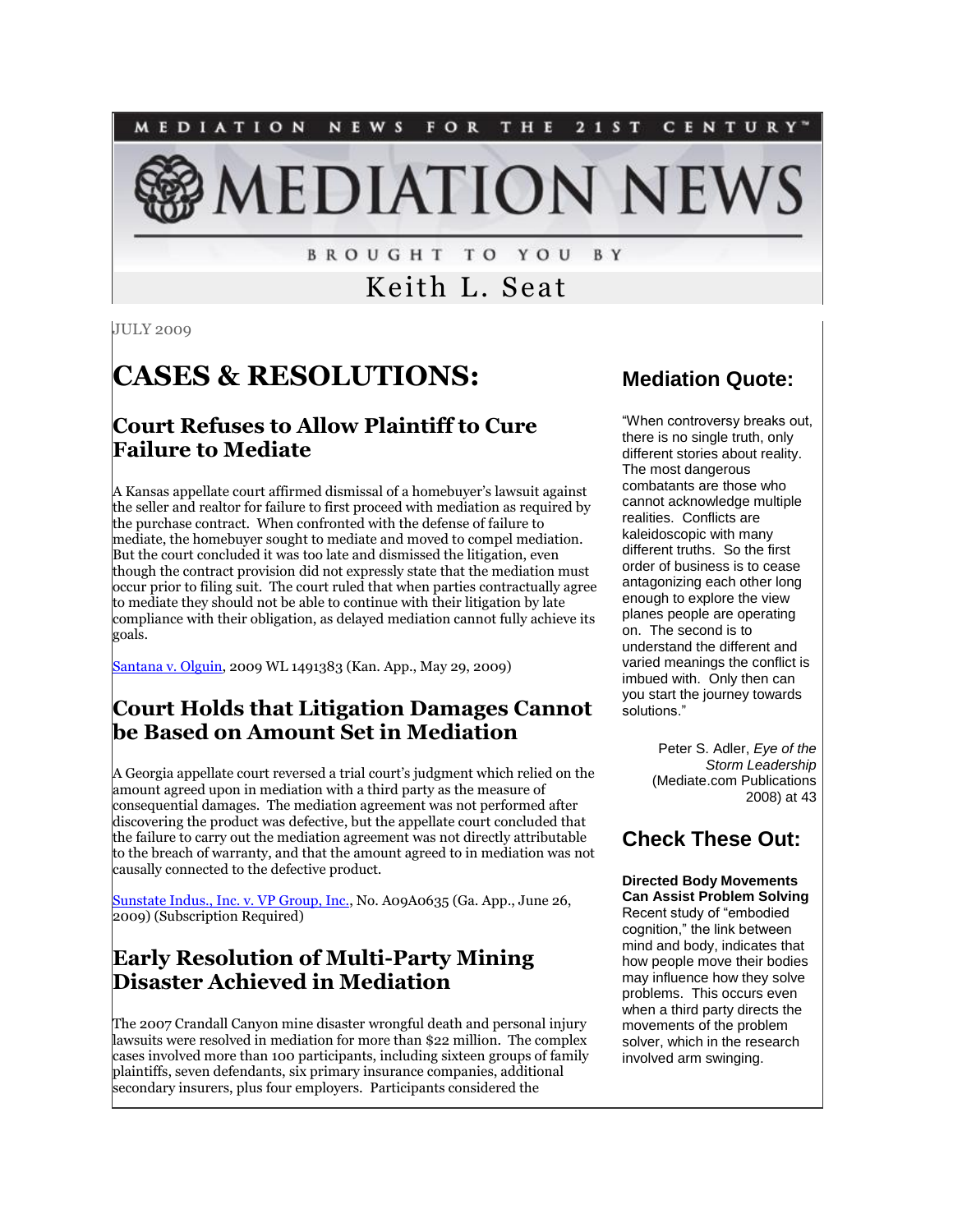mediation to be challenging, with a weeklong mediation session, followed by negotiations among counsel, and a final marathon day of mediation. However, settlement was reached prior to any depositions in the case and saved an estimated five years of litigation and a huge emotional and financial toll.

[Salt Lake Tribune](http://www.sltrib.com/business/ci_12479757) (May 30, 2009)

#### **Pennsylvania County Mediation Program Criticized for Resolving Property Reassessment Challenges**

All 400 cases mediated with property owners who challenged their property assessments have settled since Luzerne County's mandatory mediation program began in December 2008. To settle the challenges, reductions in assessed value amounting to \$31.6 million have been made. The Pennsylvania county's reassessment company is arguing in court that the county is contractually required to pay the company to defend assessment appeals and to participate in the mediations, which it opposed. The company, which has been paid \$8 million for its reassessment work, alleges that the modifications have been made without adequate basis, reducing tax and school revenues by hundreds of thousands of dollars, but the county stands behind the mediation process. The county has about another 1,600 mediations to go.

[Standard Speaker](http://tinyurl.com/okx45n) (May 26, 2009)[; The Times Leader](http://tinyurl.com/nc54l9) (May 28, 2009) (Subscription Required)[; The Times Leader](http://tinyurl.com/lxpowo) (June 30, 2009) (Subscription Required)

#### **Ohio Supreme Court Sends Judges' Lawsuit to Mediation**

The three municipal judges of Youngstown filed suit against the city in Ohio's highest court to try to compel suitable accommodations for the court, but the Ohio Supreme Court responded by requiring the parties to mediate. The municipal judges claim that they need larger and better space, but the city states it cannot afford the \$8 million needed for a new facility and that money should be saved by reducing the number of municipal judges. Both sides say they are pleased with the opportunity to mediate.

[Youngstown Vindicator](http://tinyurl.com/mzfg2l) (June 27, 2009)

# **Federal Prosecutors to Mediate with Divorcing Couple**

With a restitution order of over \$3 billion pending against Walter Forbes, the former chairman of Cendant Corp., the U.S. attorney is seeking to intervene in the Forbes' divorce case, asserting an improper effort to transfer assets to his wife, Caren. Caren Forbes filed for divorce in March, after her husband was sentenced to 151 months in federal prison, asserting that the marriage is irretrievably broken and seeking an equitable division of property. Two days of mediation are scheduled to try to resolve the issues, with all divorce proceedings postponed until the mediation is concluded.

[Connecticut Post](http://www.connpost.com/ci_12648277) (June 20, 2009)

[Science Daily](http://www.sciencedaily.com/releases/2009/05/090512121259.htm) (May 13, 2009)

#### **Hazardous Mediation Duty**

A court-appointed mediator was bitten and shoved by a woman who was yelling and screaming at the other party in a family dispute, as the mediator tried to separate the parties. The woman was arrested and charged with assaulting the mediator, as well as threatening to kill the other party.

[Foster's Daily Democrat](http://tinyurl.com/qrx4ul) (NH) (May 23, 2009)

#### **Other Cases & Resolutions:**

**DuPont and CSX Settle Complex Rate Complaint Using Surface Transportation Board's Mediation Process,**  [Progressive Rail Roading](http://www.progressiverailroading.com/news/article.asp?id=20392) (May 12, 2009)

**L'Oreal Appealing French Court's Ruling that Ebay Was Not Responsible for Counterfeit Products, But Agreed to Mediate with Ebay at Court's Direction,** [Financial](http://tinyurl.com/lev23n)  [Times](http://tinyurl.com/lev23n) (June 25, 2009)

**Mediation Resolves Dispute Between Break-Away Vestry and the Episcopal Diocese of Colorado over Ownership of Grace Church Property,**  [Colorado Springs Gazette](http://www.gazette.com/articles/church-55689-diocese-grace.html) (June 3, 2009)

**Vodaphone Refuses Offers of Mediation to Address Interference from New Telecom 3G Network, So Parties Head to Court,** [New](http://tinyurl.com/pg5chy)  [Zealand Herald](http://tinyurl.com/pg5chy) (May 5, 2009)

**Minnesota Judge Who Benefited by Referring Mediator to Be Removed**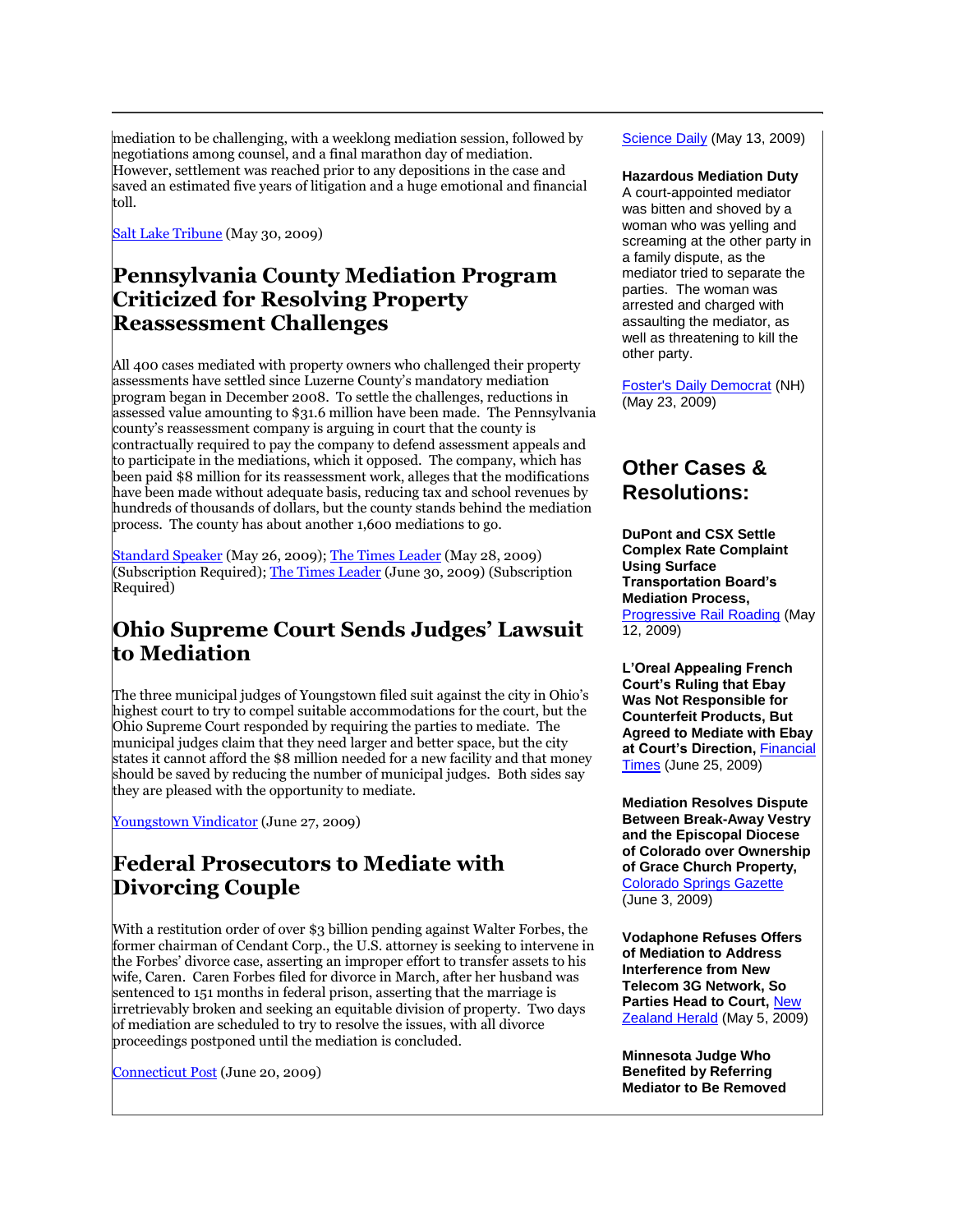# **Court Requires Mediation in Auto-Parts Maker's Bankruptcy**

Delphi Corp., General Motors Corp., the Treasury Department's auto task force and other lenders were ordered into mediation by the federal bankruptcy court handling Delphi's bankruptcy. The role of General Motors in funding its auto-parts supplier is a central issue. While acknowledging that good faith negotiations were occurring, the court concluded that mediation may be helpful to find a consensual resolution of the bankruptcy cases.

**[Bloomberg](http://tinyurl.com/l3jxwv)** (May 22, 2009)

# **Australian Court Awards Mediation Expenses as Costs of Proceedings**

The New South Wales Court of Appeals in Newcastle City Council v. Wieland, NSWCA 113 (NSW, Australia 2009), concluded that court-ordered mediation expenses generally should be treated as legitimate costs of the proceedings, since the mediation is a required step. If the parties wish to ensure that each pays its own mediation costs, they must make that clear by agreement.

[Mondaq](http://tinyurl.com/lh6m44) (May 27, 2009) (Subscription Required)

# **NEWS & INITIATIVES:**

#### **Wisconsin Smart Growth Requirements May Spur Mediation**

Wisconsin counties, cities and towns are required to complete comprehensive smart growth plans covering utilities, economic development, housing, transportation, intergovernmental relations and more under the Wisconsin Comprehensive Planning Law, enacted in 1999, which contains a deadline of January 1, 2010. The state has been offering \$2 million a year in grants to help local governments develop their complex plans, which can be aided by mediation, especially in furthering cooperation among communities. Completed smart growth plans range from 100 to 500 pages in length. Once the January 1 deadline arrives, local governments may only take action consistent with their comprehensive plans. The Department of Administration maintains a roster of dispute resolution providers who can assist in intergovernmental and related issues.

[Wisconsin Law Journal](http://tinyurl.com/pkyy3q) (May 25, 2009)

# **Georgia Regulations Require Mediation or Facilitation of Conflicts over Smart Growth Plans**

Final regulations of the Georgia Department of Community Affairs require that mediation or facilitation by a third party neutral be used when conflicts arise from efforts to plan for smart growth in the state. Details of the alternative dispute resolution processes are set forth, including a 90-day

**from Bench If State Supreme Court Agrees with Board on Judicial Standards,** [ABA](http://tinyurl.com/o6qzzg)  [Journal](http://tinyurl.com/o6qzzg) (May 12, 2009)

**Woman Injured by Running into Curb Receives \$740,000 in Mediation,** [Pennsylvania](http://tinyurl.com/nm2bu6)  [Law Weekly](http://tinyurl.com/nm2bu6) (June 22, 2009) (Subscription Required)

**Man Struck by Runaway Electric Cart Reaches Mediation Settlement of \$2 Million,** [Pennsylvania Law](http://tinyurl.com/mggjan)  [Weekly](http://tinyurl.com/mggjan) (June 1, 2009) (Subscription Required)

**\$3 Billion Lawsuit Against Montana Power Company Sent to Mediation,** [Montana's](http://tinyurl.com/oucyub)  [News Station](http://tinyurl.com/oucyub) (May 20, 2009)

**Mediation Set for October in Canadian Breast Cancer Class Action over Faulty Hormone Receptor Tests,**  [The Telegram](http://www.thetelegram.com/index.cfm?sid=254667&sc=79) (May 26, 2009)

**Bankruptcy Judge Orders Fontainebleau Las Vegas Resort and Banks into Mediation after Potential Unnamed Lender Appears,**  [Las Vegas Sun](http://tinyurl.com/lrcwb3) (June 19, 2009)

**Federal Judge Appoints Mediator in Lawsuit Claiming that Utah Mismanaged Navajo Trust Fund Containing Royalties on Reservation Oil Wells,** [Salt](http://www.sltrib.com/news/ci_12686876)  [Lake Tribune](http://www.sltrib.com/news/ci_12686876) (June 25, 2009)

**Dozens of Elected Officials from 16 Governments Continue to Mediate over Service Delivery Issues, Including Police and Transportation,** [Gwinnett](http://tinyurl.com/qozevr)  [\(GA\) Daily Post](http://tinyurl.com/qozevr) (May 14, 2009)

**Court Order Requiring Mediation Sought to Address Ohio City's Budget**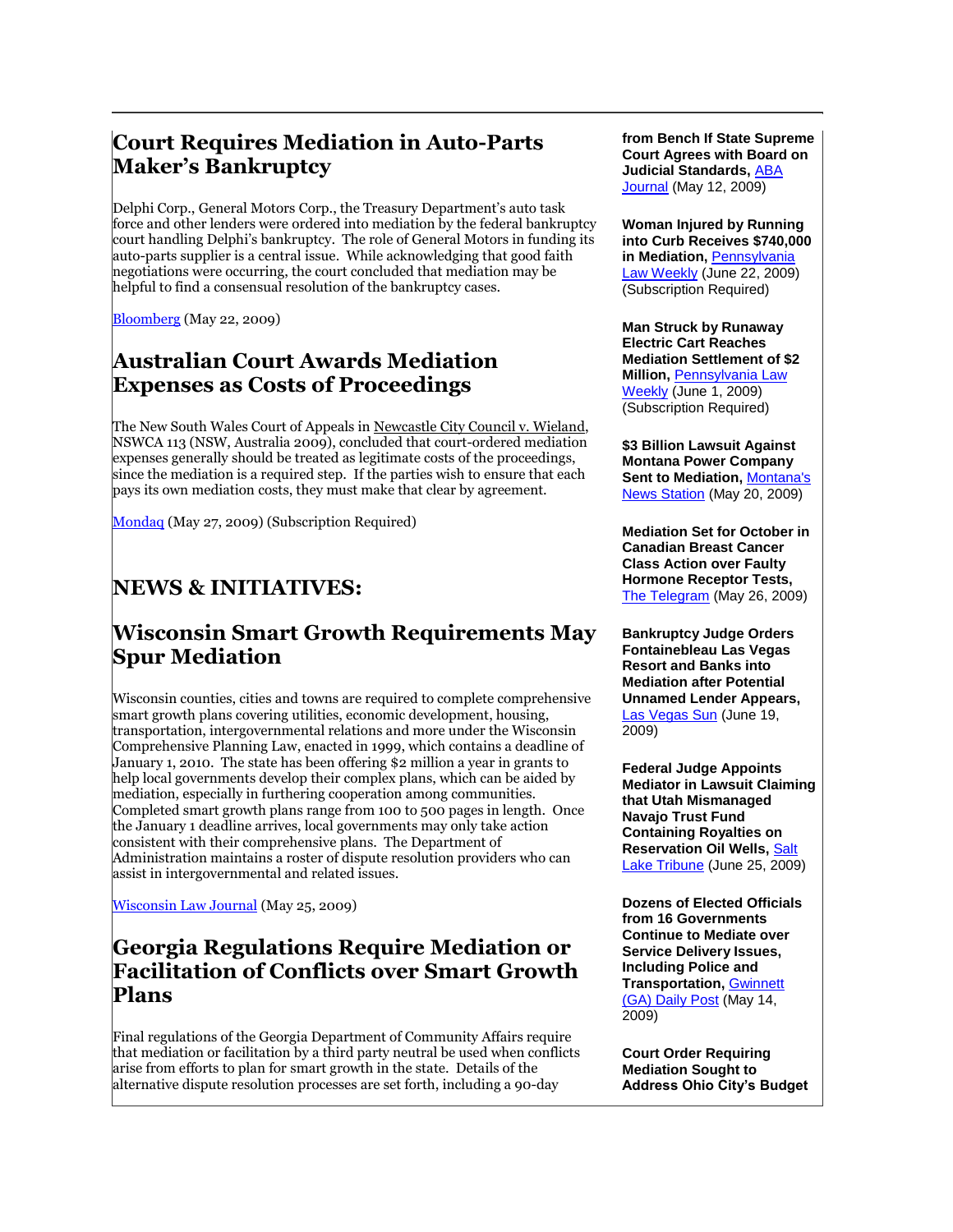deadline which may be extended. The goal is to improve regional and state communication about planning and growth management issues.

[RegAlert](http://tinyurl.com/lyvmo7) (June 10, 2009) (Subscription Required)

# **Washington County Requires Mediation of Land Use Disputes**

The commissioners of Kitsap County, Washington now require mediation of land use disputes prior to seeking a hearing examiner decision, which may result in an appeal to the county commissioners. The effort to require mediation began after a controversial case involving three appeals was settled late in the process; the commissioners decided to encourage parties to get straight to the compromise and avoid the appeals.

[Kitsap Sun](http://tinyurl.com/lex2yo) (June 24, 2009)

# **Legislation Introduced to Extend Federal Agricultural Mediation Program**

The Certified State Agricultural Mediation Program, administered by the Farm Service Agency of the U.S. Department of Agriculture, helps farmers resolve disputes with lenders and others in order to avoid litigation, appeals, bankruptcy and foreclosure. Legislation has been introduced to extend by five years the Mediation Program, which provides matching federal grants to 35 states.

[WIBW](http://www.wibw.com/localnews/headlines/49203197.html) (June 26, 2009); [USDA Agricultural Mediation Program](http://www.fsa.usda.gov/FSA/webapp?area=home&subject=oued&topic=ops-am)

# **Early Mediation Becoming More Common in Midwest**

Mediators and counsel in the Chicago area report seeing many more commercial disputes being mediated prior to litigation being filed. Some attribute it to the economic climate, while others believe it may be the natural result of court programs encouraging parties to mediate. The Cook County Circuit Court's Law Division began a mediation program five years ago, while the Court's Chancery Division began its mediation program in early 2007, both of which result in hundreds of mediated cases each year. While counsel are more willing to work out disputes earlier, some also observe that lawyers are increasingly reluctant to pay a mediator until after they first try to settle the matter through direct negotiations.

[Chicago Daily Law Bulletin](http://tinyurl.com/lule8w) (June 25, 2009) (Subscription Required)

# **Update on Home Foreclosure Mediation Efforts**

 A detailed 66-page report analyzes the home foreclosure crisis in the **U.S.**, surveys the status of state mediation programs addressing home foreclosures, suggests best practices, and urges a significant federal government role in mandatory mediation.

[Center for American Progress](http://www.americanprogress.org/issues/2009/06/time_we_talked.html) (June 22, 2009)[; Report](http://www.americanprogress.org/issues/2009/06/pdf/foreclosure_mediation.pdf)

**Problems,** [Mansfield News](http://www.mansfieldnewsjournal.com/article/20090618/NEWS01/90618019)  [Journal](http://www.mansfieldnewsjournal.com/article/20090618/NEWS01/90618019) (June 18, 2009)

**Illinois Township Turning to Mediator to Address Heated Dispute over Supervisor Hiring Friend,** [Homer Horizon](http://tinyurl.com/mtooah) (June 17, 2009)

**National Hockey League and Owner of Bankrupt Phoenix Coyotes Sent to Mediation by Bankruptcy Judge to Determine Control of Team,**  [Reuters](http://tinyurl.com/mmlgve) (May 19, 2009)

**Judge Orders Mediation over Hiring of Goshen, Alabama High School Football Coach,**  [Dothan Eagle](http://tinyurl.com/lhmdwh) (June 18, 2009)

**Judge Calls for Second Round of Mediation over Placement of 77-Foot Cross near Highway,** [Kerrville](http://tinyurl.com/mgg8yb) (June 3, 2009) (Subscription Required)

**Two Years of Mediation over Tupper Lake Resort Development Pleases Some, But Leaves Unresolved Issues,** [Plattsburgh Press](http://www.pressrepublican.com/midday/local_story_175094626.html)  [Republican](http://www.pressrepublican.com/midday/local_story_175094626.html) (June 24, 2009)

**Auckland War Memorial Museum to Mediate with Family of Sir Ed Hillary over Plans for Memorabilia,** [New](http://www.nzherald.co.nz/nz/news/article.cfm?c_id=1&objectid=10574413)  [Zealand Herald](http://www.nzherald.co.nz/nz/news/article.cfm?c_id=1&objectid=10574413) (May 25, 2009)

**City Officials and Insurance Carrier Heading to Mediation over Tornado Damage to Civic Center,** [The Enterprised](http://tinyurl.com/qf8uvu)  [Ledger](http://tinyurl.com/qf8uvu) (AL) (June 3, 2009)

**Lionsgate Films and Weinstein Co. Agree to Mediate Distribution Dispute over Movie "Push,"** [Contra](http://www.contracostatimes.com/california/ci_12546299?nclick_check=1)  [Costa Times](http://www.contracostatimes.com/california/ci_12546299?nclick_check=1) (June 8, 2009)

**Court Orders Five Women Accused of Paddling Sorority Pledges to Go to Mediation,** [Cincinnati.com](http://tinyurl.com/plbywz)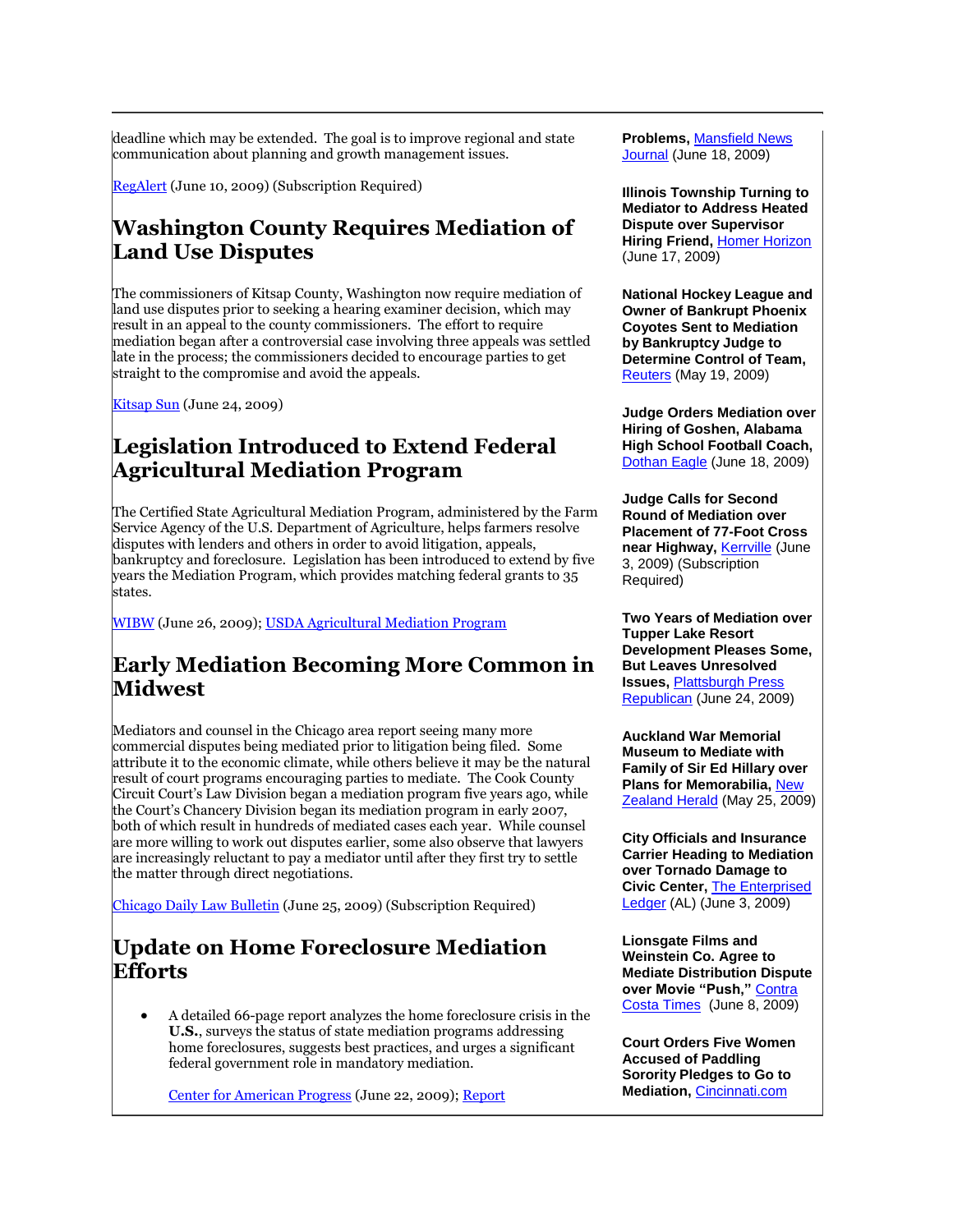**Nevada** has enacted legislation requiring lenders to meet with homeowners who may request mediation if they receive a foreclosure notice. The program takes effect on July 1 and may generate up to 1,500 mediation requests a month, as Nevada has the worst foreclosure rate in the country. The first mediations will be conducted by senior judges and settlement judges; more than 350 lawyers who have expressed interest in acting as mediators, but must both be experienced and receive training. The costs of mediation are to be shared, with homeowners and lenders paying \$200 each. The Nevada Supreme Court issued rules for the mediation program after holding public hearings.

[Mercury News](http://www.mercurynews.com/news/ci_12614118?nclick_check=1) (June 17, 2009); [Mediation Rules](http://www.nevadajudiciary.us/images/pdf/foreclosure.mediation.rules.ord.pdf) (June 30, 2009); [Foreclosure Mediation Website](http://www.nevadajudiciary.us/index.php/foreclosure-mediation.html?layout=blog)

 **Connecticut** has passed legislation that as of July 1 makes mandatory the foreclosure mediation program that was previously voluntary. About 60% of homeowners in the voluntary program have been able to stay in their homes, but only about one-third of those eligible for the mediation program have used it. The program has been funded through a \$5 million grant, but additional funds may be needed. The mediation program's 30-person staff (including 12 mediators) is expected to more than double along with its caseload.

[Connecticut Law Tribune](http://www.ctlawtribune.com/getarticle.aspx?ID=33993) (June 8, 2009)

 Emergency legislation was enacted in **Maine** to create an optional home foreclosure mediation program and provide additional counseling for homeowners. Maine's bill, modeled on similar legislation in Connecticut, takes effect on July 1.

[LD 1418 Status;](http://www.mainelegislature.org/legis/bills/display_ps.asp?LD=1418&snum=124) [Bangor Daily News](http://www.bangordailynews.com/detail/108198.html) (June 12, 2009)

 A **Florida** Supreme Court task force is exploring the possibility of a statewide mandatory foreclosure mediation program in light of worsening conditions in Florida, which has the second highest rate of foreclosures in the nation (after Nevada).

[Miami Herald](http://www.miamiherald.com/business/story/1047634.html) (May 14, 2009)

 The governor of **Minnesota** vetoed a home foreclosure mediation bill that would have required lenders to participate in mediation at the request of homeowners facing foreclosure. The legislation was opposed by the Minnesota Bankers Association. By contrast, a foreclosure mediation program continues to move forward in **Wisconsin** with money from a settlement with Countrywide Financial Corp.

[Bizjournals.com](http://tinyurl.com/nrkl96) (May 20, 2009)[; Arbitration Forum Blogspot.com](http://arbitration-forum.blogspot.com/2009/05/foreclosure-mediation-thrives-in-wi.html) (May 28, 2009)

# **Elder Mediation Service Launched to Address Dementia Issues**

The Alzheimer Society of Ireland launched a pilot elder mediation program to assist families coping with dementia. Family members are often involved and deeply affected by a relative with dementia; the new model of elder mediation services may help address the resulting stress and family conflict.

(May 14, 2009)

**City's Restrictions on Nude Dancing Sent to Mediation,**  [Destin \(FL\) Log](http://www.thedestinlog.com/news/destin-9434-topless-lawsuit.html) (May 29, 2009)

#### **Other News & Initiatives:**

**National Archives Appoints FOIA Ombuds to Mediate Disputes over Access to Information,** [New York Times](http://tinyurl.com/l4zd6c) (June 11, 2009)

**Orange County, Florida Requires All Small Claims Cases to Be Mediated; 75% of Those Mediated Are Resolved,** [TMCnet](http://www.tmcnet.com/usubmit/2009/06/22/4238342.htm) (June 22, 2009)

**New Hampshire Legislation Sent to Governor to Raise Small Claim Limit to \$7,500 and to Require Mediation of Any Small Claim Exceeding \$5,000,** [Fox 44 News](http://www.fox44.net/Global/story.asp?S=10356874) (May 13, 2009)

**Texas Moving Forward with Legislation for Mediation System for Patients Surprised by Out-of-Network Medical Charges,** [Fort Worth](http://www.star-telegram.com/legislature/story/1404115.html)  [Star Telegram](http://www.star-telegram.com/legislature/story/1404115.html) (May 30, 2009)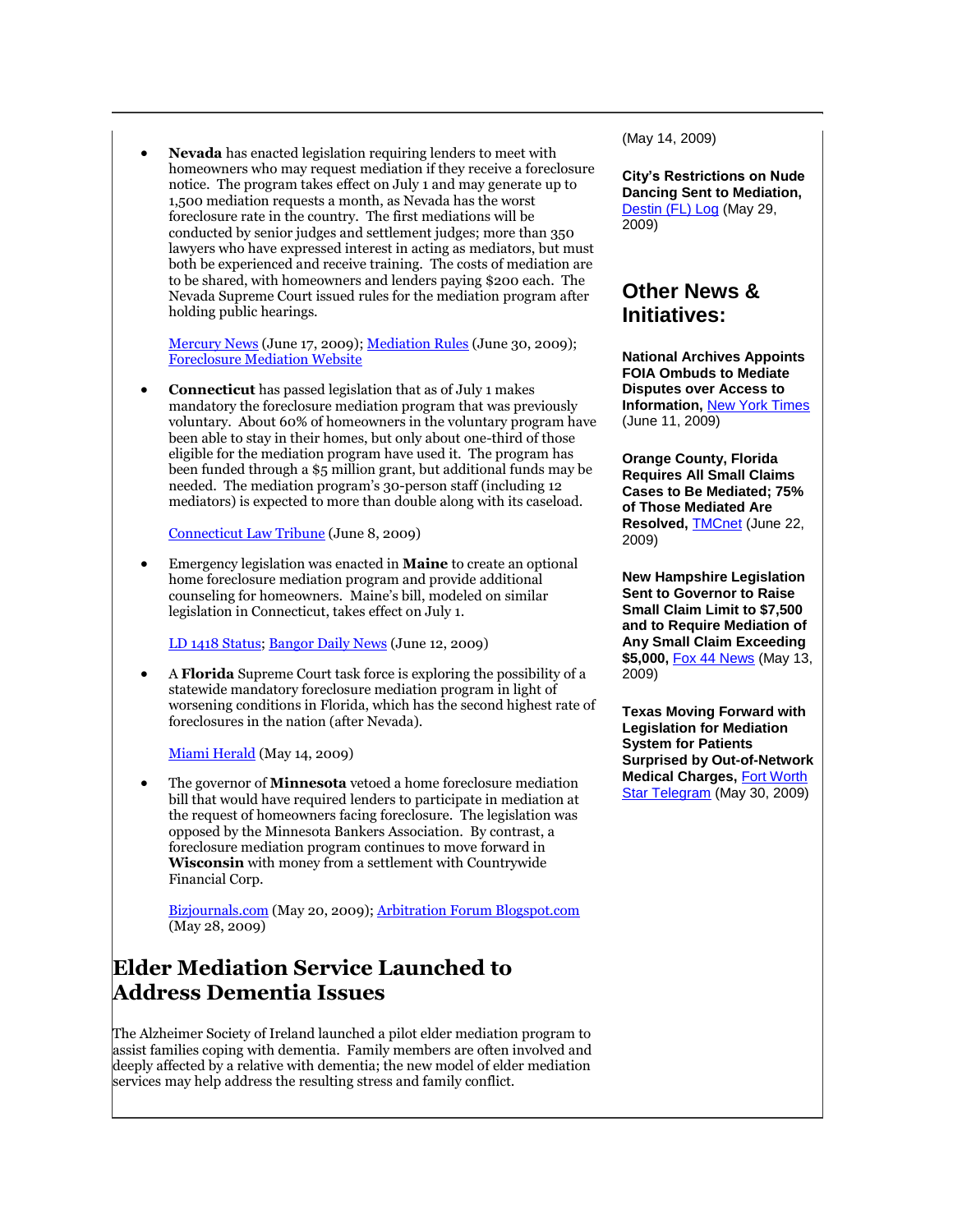# **New Chinese Law Provides for Mediation of Rural Land Disputes**

China's top legislature enacted legislation on mediation and arbitration of rural land contract disputes. The law is to ensure rural stability by addressing the growing number of disputes resulting from allocating publicly-owned farmland to individual households using long term contracts. Over 50,000 land dispute cases arose from 2003 to 2008. Arbitration has been used in land disputes since the late 1990s, with patchwork arbitration regulations in 23 provinces. Under the new national law, when a land dispute arises the parties can negotiate directly or obtain mediation assistance from a village committee or local government. The law recommends that local officials encourage use of mediation. If mediation is not successful, the parties can apply for arbitration or go to court. The law takes effect January 1, 2010.

[Xinhua Economic News](http://tinyurl.com/m92xef) (June 29, 2009) (Subscription Required)

# **Other International Mediation Developments**

- Latest survey of **U.K.** construction litigation by the Technology and Construction Court and King's College, London finds evidence of increasing use of mediation with significant costs savings. [Building](http://tinyurl.com/lsy75c) (June 5, 2009) (Subscription Required)[; Mondaq News Alerts](http://www.mondaq.com/article.asp?articleid=79894&login=true&nogo=1) (May 19, 2009)
- Benefits of mediation are particularly significant when dealing with intellectual property in an international context. [Lawyer](http://tinyurl.com/oxls5u) (**U.K.**) (May 25, 2009) (Subscription Required)
- **Nigerian** High Court Justice encourages Nigerian Bar Association to focus attention on mediation and other forms of ADR in commercial cases. [AllAfrica.com](http://tinyurl.com/o9vtwf) (May 25, 2009) (Subscription Required)
- **Pakistan's** Ministry of Law is considering amendments to mandate mediation in all cases prior to arbitration or litigation. [Business](http://tinyurl.com/nmgpnh)  [Recorder](http://tinyurl.com/nmgpnh) (June 24, 2009) (Subscription Required)
- World Bank's International Finance Corporation encourages development of banking mediation in **Pakistan**. [Daily Times](http://tinyurl.com/kkf8te) (May 5, 2009)
- **Nepal's** six mediation centers are making progress, and may expand by another 20, but face challenges. [eKantipur.com](http://www.ekantipur.com/kolnews.php?&nid=195802) (May 24, 2009)
- Four-day judicial mediation exchange program between **China** and U.S. held in Jilin Province with 60 judges and experts. [Xinhua](http://news.xinhuanet.com/english/2009-06/17/content_11557246.htm) (June 17, 2009)
- Victoria, **Australia** turns to international expert on judge-led mediation to educate judiciary prior to pilot mediation program. [The](http://tinyurl.com/kkf8te)  [New Lawyer](http://tinyurl.com/kkf8te) (May 12, 2009)
- **Fiji's** employment mediation service exceeding goals with 84% success rate since inception. [Fiji Daily Post](http://fijidailypost.com/news.php?section=1&fijidailynews=23563) (May 14, 2009)